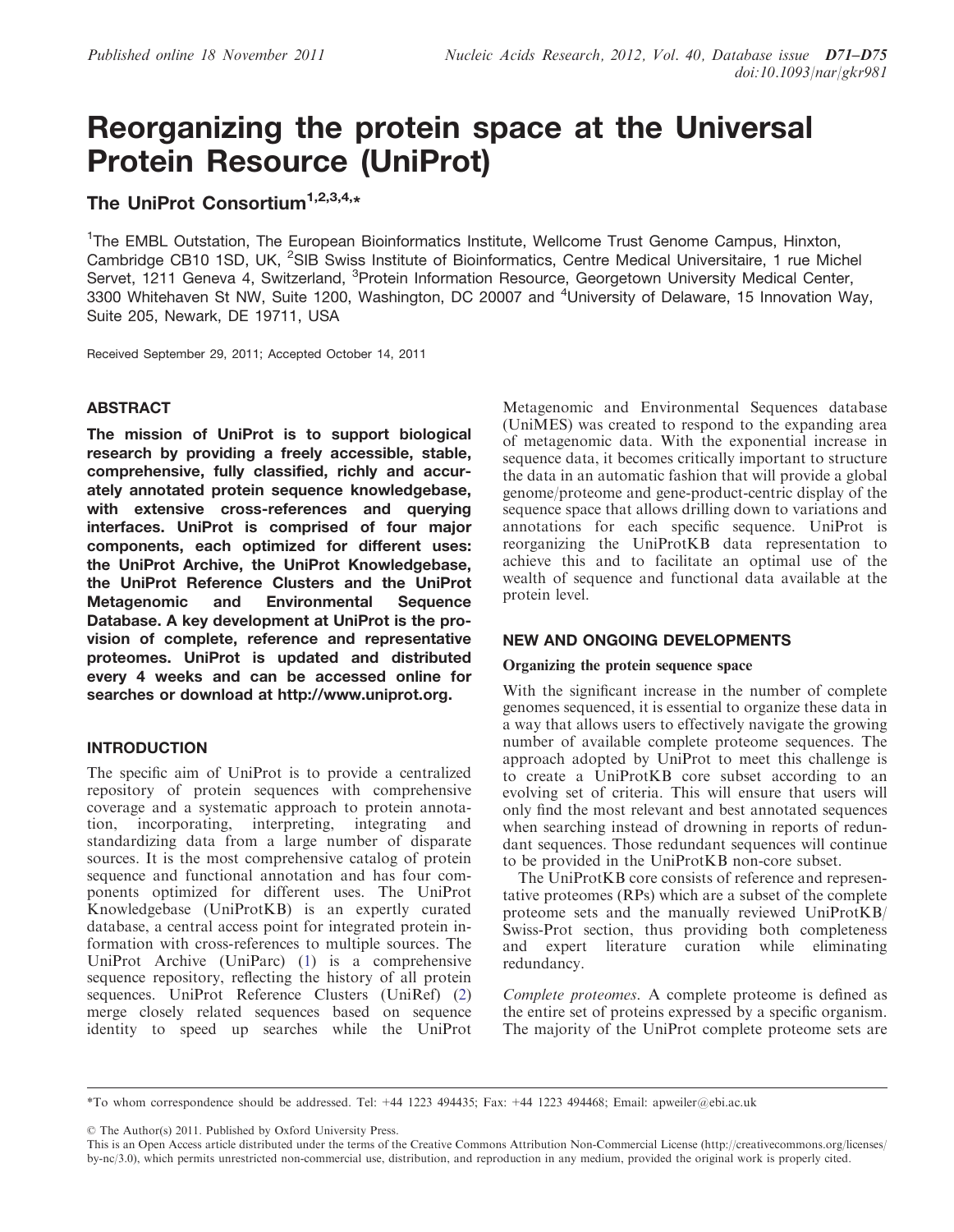based on the translation of a completely sequenced genome, and will normally include sequences that derive from extra-chromosomal elements such as plasmids or organellar genomes in organisms where these occur. Some complete proteomes may also include protein sequences based on high quality cDNAs that cannot be mapped to the current genome assembly (due to sequencing errors or gaps). These are only included in the complete proteome following manual review of the supporting evidence, including careful analysis of homologous sequences from closely related organisms.

UniProt complete proteome sets may include both manually reviewed (UniProtKB/Swiss-Prot) and unreviewed (UniProtKB/TrEMBL) entries. The proportion of reviewed entries varies between proteomes, and is obviously greater for the proteomes of intensively curated model organisms: some complete proteomes, such as those of Saccharomyces cerevisiae 288C and Escherichia coli strain K12, consist entirely of reviewed entries. For Homo sapiens, the UniProt set provides reviewed entries for each known gene and unreviewed entries for some isoforms. Curation is a continuing process, and complete proteome sets are updated in a regular manner as new information becomes available: pseudogenes and other dubious uncharacterized ORFs may be removed while other newly identified and characterized sequences may be added.

Currently, the majority of UniProt complete proteomes are based on translations of genome sequence submissions to the International Nucleotide Sequence Database Consortium (INSDC) ([3\)](#page-3-0). A complementary pipeline for import of protein sequences has been developed in collaboration with Ensembl [\(4](#page-3-0)) that provides proteome sequences for a number of key genomes of special interest that currently lack a complete INSDC submission. As this pipeline covers organisms for which we already have some sequences in UniProtKB, these existing sequences have to be reconciled with those imported. The procedure works in the following way:

- (1) Ensembl sequences are first mapped to their UniProtKB counterparts under stringent conditions, requiring 100% identity over 100% of the length of the two sequences;
- (2) Ensembl sequences that are absent from UniProtKB are imported into UniProtKB/TrEMBL and tagged with the keyword 'Complete proteome'; and
- (3) A complete proteome is formed from all UniProtKB/ Swiss-Prot entries (irrespective of whether they map to Ensembl) plus only those UniProtKB/TrEMBL entries mapping to Ensembl.

These complete proteomes can then be additionally defined as reference and RPs and as such are included in the UniProtKB core.

Reference proteomes. UniProt has defined a set of reference proteomes which are 'landmarks' in proteome space. Reference proteomes have been selected to provide broad coverage of the tree of life, and constitute a representative cross-section of the taxonomic diversity to be found within

UniProtKB. They include the proteomes of well-studied model organisms [including those in the now defunct IPI sets ([5](#page-3-0))] and other proteomes of interest for biomedical and biotechnological research. These are the proteomes which are preferentially selected for manual curation when resources permit. Species of particular importance may be represented by numerous reference proteomes for specific ecotypes or strains of interest.

Currently, UniProt has defined 455 reference proteomes in close collaboration with Ensembl and NCBI Reference Sequence collection (RefSeq) ([6\)](#page-3-0). The collaboration's goal is that the same consensus sets are provided by all three resources. The reference proteome set will be continuously reviewed as new proteomes of interest become available and as existing taxonomic classifications are revised. We would very much welcome interaction with our user community on our current list of reference proteomes and suggestions for new candidates.

Representative proteomes. There are hundreds of complete proteomes not included in the UniProt Reference Proteomes and this number is expected to increase many fold with sequences from new organisms as well as additional isolates and strains of existing organisms. This flood of new proteomes will decrease the sensitivity of sequence and text searches. To help cope with this, we are working on a computationally derived set of RPs. A RP is the proteome that can best represent all the proteomes in its group in terms of the majority of the sequence space and annotation ([7\)](#page-3-0). Each RP is selected from a RP group (RPG) containing similar proteomes calculated based on co-membership in UniRef50 clusters. The most information-rich proteome (based on a collective annotation score of its entries) is selected as the 'Representative' from each RPG. If a reference proteome exists in a cluster, it will be selected. RPs are calculated at 75, 55, 35 and 15% co-membership thresholds using a top–down approach that ensures an RP at a lower threshold is also an RP at a higher threshold. The 55% threshold (RP55) will be used in the 'core' set as it most closely follows standard taxonomic classifications, and preserves the majority of the annotation and sequence diversity of the entire UniProtKB, while reducing the sequence space by more than 80%.

Access and availability. The complete and reference proteomes were available on the UniProt web and ftp sites from September 2011 and it is planned that the UniProtKB core set will be available by the end of the year for FTP download, similarity searches and searching or browsing on the web site in our new complete proteomes portal which is currently under development at [http://www.uniprot.org/taxonomy/complete](http://www.uniprot.org/taxonomy/complete-proteomes)[proteomes.](http://www.uniprot.org/taxonomy/complete-proteomes) New keywords 'Reference proteome' and 'RP' have been created to allow the easy retrieval of proteome sets. This new portal will provide users with information and simple statistics for both complete proteomes and their individual components, such as chromosomes and plasmids.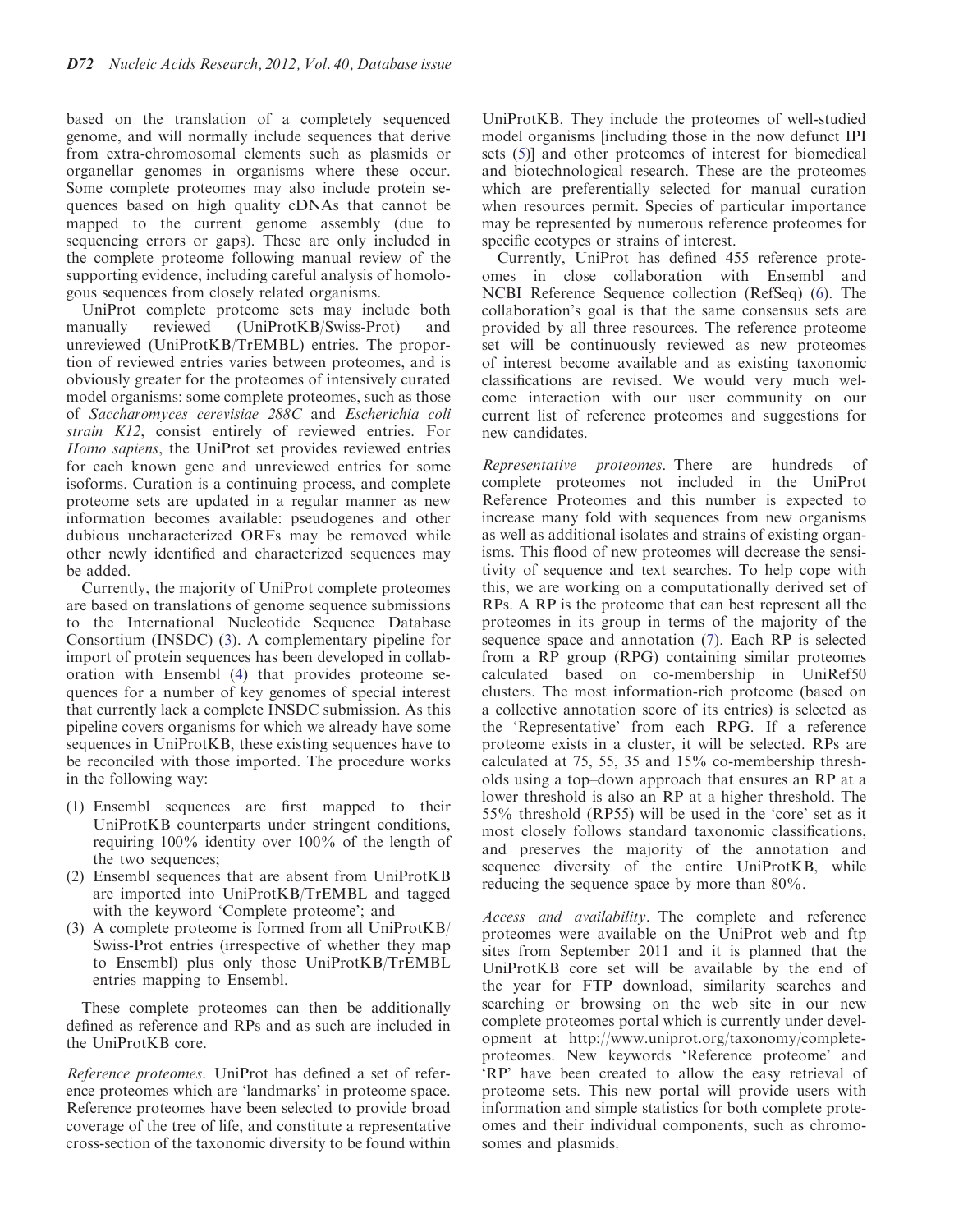#### New biocuration pages on UniProt website

An integral part of the UniProtKB core is the expertly manually curated subset. The biocuration process involves the integration and interpretation of information from a variety of sources as well as accurate and comprehensive representation of the data. It adds a wealth of information to UniProtKB records including information related to the role of a protein such as its function, structure, subcellular location, interactions with other proteins and domain composition, as well as a wide range of sequence features such as active sites and posttranslational modifications. Manual curation provides high-quality data for experimentally characterized proteins and consists of a critical review of experimental and predicted data for each protein as well as manual verification of each protein sequence. This information is included in the manually reviewed Swiss-Prot section of UniProtKB. In response to the ever-increasing amounts of sequence data, automated methods have been developed by the UniProt Consortium to annotate uncharacterized proteins with a high degree of accuracy and these methods are used to enhance the unreviewed records in UniProtKB/TrEMBL by enriching them with automatic classification and annotation. In order to keep UniProt users informed of curation practices and priorities within the project, the UniProt website has been updated to include a new section describing UniProt biocuration at [http:/www.uniprot.org/help/biocuration.](http:/www.uniprot.org/help/biocuration) This section provides an overview of the manual curation process including a standard operating procedure (SOP) as well as details of current manual curation priorities. In addition, information is provided about the automatic annotation systems developed and used within the group. Additional useful information such as statistics, links to related resources and relevant publications are also provided. The pages will continue to be updated on a regular basis to provide users with the latest information about the UniProt curation process and activities.

#### UniProt outreach

In order to better meet users' demands and wishes, we held two UniProt interactive workshops at PIR and EBI in June and September 2011. This is part of a larger effort by the UniProt Consortium to focus on its user experience. UniProt users from academia and industry, mostly from a wet lab environment, were invited to help us evaluate UniProt's databases and web site usability over a 2-day period. The activities were designed to understand why and how people use UniProt, gaps and usability issues and to identify users' priorities and requirements to help guide future development. The workshops proved to be a success and the feedback material will be used to improve data visualization, web site usability and data provision in the near future. We will also be increasing our training and dissemination activities and testing prototypes that include new designs intended to address the findings of the workshops.

## DATABASE ACCESS AND FEEDBACK

The<www.uniprot.org> website ([8\)](#page-3-0) is the primary access point to our data and documentation and to tools such as full text and field-based text search, sequence similarity search, multiple sequence alignment, batch retrieval and database identifier mapping. These tools can be accessed directly through a tool bar that appears at the top of every page. Most data (including documentation and help) can be searched through the full text search, which allows searches requiring no prior knowledge of our data or search syntax. Results are sorted by relevance and, where possible, suggestions are provided to help refine searches that yield too many or no results. The field-based text search supports more complex queries. These can be built iteratively with the tool bar's query builder or entered manually in the query field, which can be faster and more powerful ([www.uniprot.org/help/text-search\)](www.uniprot.org/help/text-search). Searching with ontology terms is assisted by auto-completion, and we also provide the possibility of using ontologies to browse search results. Viewing of result sets, as well as database entries, is configurable. Sequence similarity search results which have been adapted to the new EMBL-EBI framework for web services tools ([9\)](#page-4-0) can be filtered by taxonomy to gain a quick overview of the taxonomic distribution of the results. The sequence annotations of matched UniProtKB entries can be projected onto the sequence alignments to see at a glance if important positions are conserved. Columns can be added to or removed from the result table to see more functional annotation than is available in the default view. The site has a simple and consistent URL scheme and all searches can be bookmarked to be repeated at a later time. The home page features a site-tour as a quick introduction for novice users. In response to user requests for various downloadable data sets (e.g. all reviewed human entries in FASTA format), we have removed all download limits to allow this functionality by directly querying the website. However, large downloads are given low priority in order to ensure that they do not interfere with interactive queries, and they can therefore be slow compared to downloads from the UniProt FTP server. We therefore recommend downloading complete datasets from [ftp](ftp.uniprot.org/pub/databases) [.uniprot.org/pub/databases.](ftp.uniprot.org/pub/databases) The website offers various download formats which depend on the chosen dataset (e.g. plain text, XML, RDF, FASTA, GFF for UniProtKB). The columns of result tables can be configured for customized downloads in tab-delimited or Excel format. All data is available in RDF [\(www.w3.org/](www.w3.org/RDF/)  $RDF/\blacksquare$  $RDF/\blacksquare$ ), a W3C standard for publishing data on the Semantic Web. Programmatic access to data and search results is possible via simple HTTP (REST) requests [\(www.uniprot.org/faq/28\)](www.uniprot.org/faq/28). Java applications can also make use of our Java API (UniProtJAPI) [\(10](#page-4-0)).

While the UniProt website provides a query interface for all UniProt data, users frequently require the facility to search across related data in different databases. BioMart is an open source query-oriented data management system that allows for integrated querying of biological data resources regardless of their geographical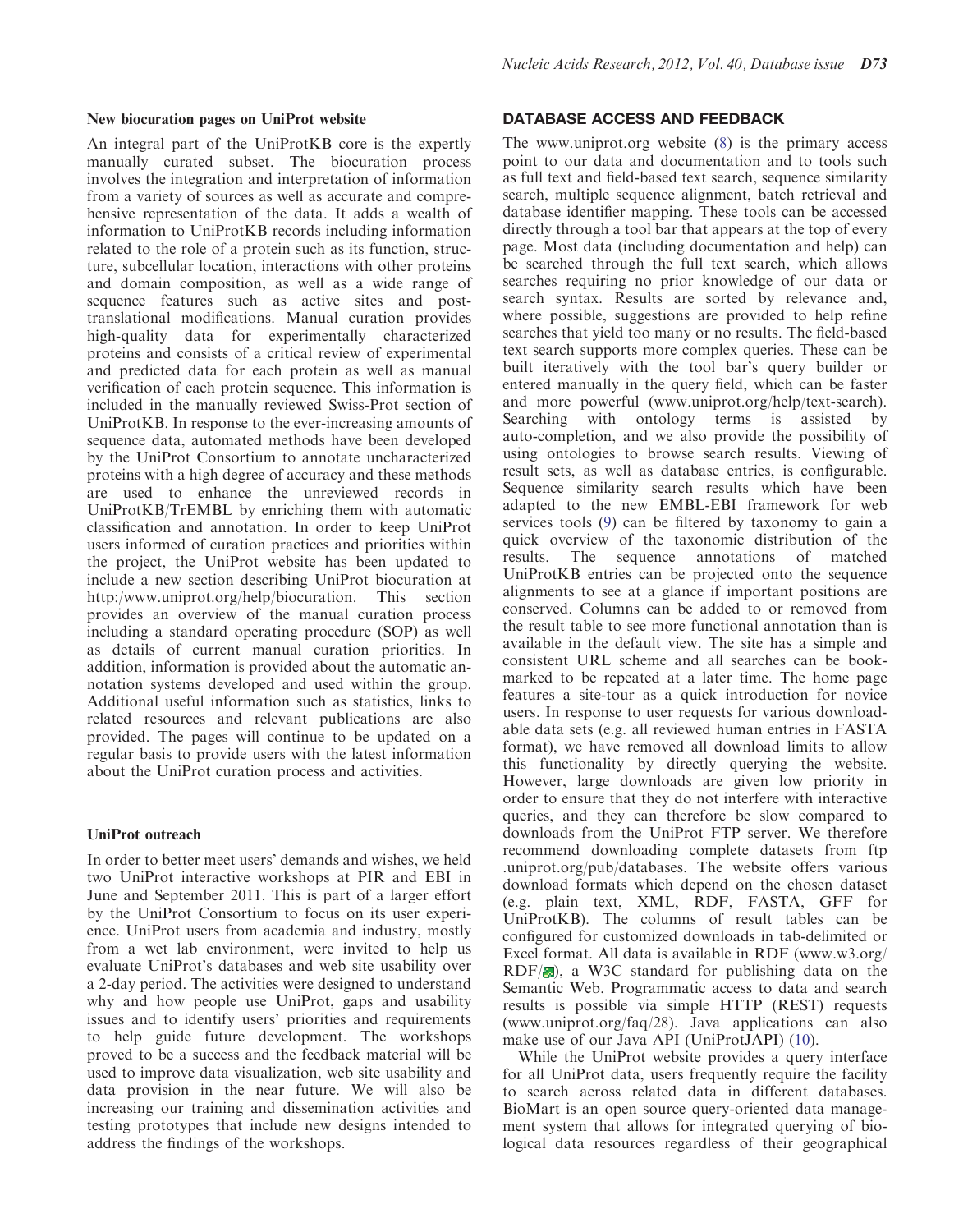<span id="page-3-0"></span>locations. A UniProt Biomart ([http://www.ebi.ac.uk/](http://www.ebi.ac.uk/uniprot/biomart/martview) [uniprot/biomart/martview\)](http://www.ebi.ac.uk/uniprot/biomart/martview) is available which allows complex queries between UniProt and other data re-sources such as PRIDE ([11\)](#page-4-0), Ensembl and InterPro [\(12](#page-4-0)).

We are constantly trying to improve our databases and services in terms of accuracy and representation and hence, consider your feedback extremely valuable. Please contact us if you have any questions via [www.uniprot.org/](www.uniprot.org/contact) [contact](www.uniprot.org/contact) or email us directly at help@uniprot.org. Information is provided at [www.uniprot.org/help/](www.uniprot.org/help/submissions) [submissions](www.uniprot.org/help/submissions) about data submissions and updates. Extensive documentation on how to best use our resource is available at<www.uniprot.org/help/>. UniProt is freely available for both commercial and noncommercial use. Please see<www.uniprot.org/help/license> for details. New releases are published every 4 weeks except for UniMES, which is updated only when the underlying source data are updated. Statistics are available with each release at<www.uniprot.org>.

## ACKNOWLEDGEMENTS

UniProt has been prepared by: Rolf Apweiler, Maria Jesus Martin, Claire O'Donovan, Michele Magrane, Yasmin Alam-Faruque, Ricardo Antunes, Elisabet Barrera Casanova, Benoit Bely, Mark Bingley, Lawrence Bower, Borisas Bursteinas, Wei Mun Chan, Gayatri Chavali, Alan Da Silva, Emily Dimmer, Ruth Eberhardt, Francesco Fazzini, Alexander Fedotov, John Garavelli, Leyla Garcia Castro, Michael Gardner, Reija Hieta, Rachael Huntley, Julius Jacobsen, Duncan Legge, Wudong Liu, Jie Luo, Sandra Orchard, Samuel Patient, Klemens Pichler, Diego Poggioli, Nikolas Pontikos, Sangya Pundir, Steven Rosanoff, Tony Sawford, Harminder Sehra, Edward Turner, Tony Wardell, Xavier Watkins, Matt Corbett, Mike Donnelly, Pieter van Rensburg, Mickael Goujon, Hamish McWilliam, and Rodrigo Lopez at the European Bioinformatics Institute (EBI); Ioannis Xenarios, Lydie Bougueleret, Alan Bridge, Sylvain Poux, Nicole Redaschi, Ghislaine Argoud-Puy, Andrea Auchincloss, Kristian Axelsen, Delphine Baratin, Marie-Claude Blatter, Brigitte Boeckmann, Jerven Bolleman, Laurent Bollondi, Emmanuel Boutet, Silvia Braconi Quintaje, Lionel Breuza, Edouard deCastro, Lorenzo Cerutti, Elisabeth Coudert, Beatrice Cuche, Isabelle Cusin, Mikael Doche, Dolnide Dornevil, Severine Duvaud, Anne Estreicher, Livia Famiglietti, Marc Feuermann, Sebastien Gehant, Serenella Ferro, Elisabeth Gasteiger, Vivienne Gerritsen, Arnaud Gos, Nadine Gruaz-Gumowski, Ursula Hinz, Chantal Hulo, Nicolas Hulo, Janet James, Silvia Jimenez, Florence Jungo, Thomas Kappler, Guillaume Keller, Vicente Lara, Philippe Lemercier, Damien Lieberherr, Xavier Martin, Patrick Masson, Madelaine Moinat, Anne Morgat, Salvo Paesano, Ivo Pedruzzi, Sandrine Pilbout, Monica Pozzato, Manuela Pruess, Catherine Rivoire, Bernd Roechert, Michel Schneider, Christian Sigrist, Karin Sonesson, Sylvie Staehli, Eleanor Stanley, Andre Stutz, Shyamala Sundaram, Michael Tognolli, Laure Verbregue, and Anne-Lise Veuthey at the SIB Swiss Institute of Bioinformatics (SIB); Cathy H. Wu, Cecilia N. Arighi, Leslie Arminski, Winona C. Barker, Chuming Chen, Yongxing Chen, Pratibha Dubey, Hongzhan Huang, Abhishek Kukreja, Kati Laiho, Raja Mazumder, Peter McGarvey, Darren A. Natale, Thanemozhi G. Natarajan, Natalia V. Roberts, Baris E. Suzek, C. R. Vinayaka, Qinghua Wang, Yuqi Wang, Lai-Su Yeh and Jian Zhang at the Protein Information Resource (PIR).

## FUNDING

National Institutes of Health (NIH) grant (1U41HG006104-02; the EBI's involvement in UniProt comes from the European Commission contract SLING grant (226073); the National Institutes of Health grant (2P41HG02273-07); the British Heart Foundation (SP/ 07/007/23671); Kidney Research UK (KRUK) (RP26/ 2008); UniProtKB/Swiss-Prot activities at the SIB are supported in addition from the Swiss Federal Government through the Federal Office of Education and Science and from the European Commission contracts GEN2PHEN (200754), MICROME (222886-2) and SLING (226073); PIR activities are also supported by National Institutes of Health (NIH) grants 5R01GM080646-05, 3R01GM080646-04S2, 2R01GM08 0646-06, 5G08LM010720-02, 3P20RR016472-09S2 and National Science Foundation (NSF) grants DBI-0850319 and DBI-1062520. Funding for open access charge: National Institutes of Health (NIH) grant (1U41HG006104-02).

Conflict of interest statement. None declared.

## **REFERENCES**

- 1. Leinonen,R., Diez,F.G., Binns,D., Fleischmann,W., Lopez,R. and Apweiler, R. (2009) UniProt archive. Bioinformatics, 20, 3236–3237.
- 2. Suzek,B.E., Huang,H., McGarvey,P., Mazumder,R. and Wu,C.H. (2007) UniRef: comprehensive and non-redundant UniProt reference clusters. Bioinformatics, 23, 1282–1288.
- 3. Brunak,S., Danchin,A., Hattori,M., Nakamura,H., Shinozaki,K., Matise,T. and Preuss,D. (2002) Nucleotide sequence database policies. Science, 298, 1331–1332.
- 4. Hubbard,T.J.P., Aken,B.L., Ayling,S., Ballester,B., Beal,K., Bragin,E., Brent,S., Chen,Y., Clapham,P., Clarke,L. et al. (2009) Ensembl 2009. Nucleic Acids Res., 37, D690–D697.
- 5. Kersey,P.J., Duarte,J., Williams,A., Karavidopoulou,Y., Birney,E. and Apweiler,R. (2004) The International Protein Index: An integrated resource for proteomics experiments. Proteomics, 4, 1985–1988.
- 6. Pruitt,K.D., Tatusova,T. and Maglott,D.R. (2007) NCBI reference sequence (RefSeq): a curated non-redundant sequence database of genomes, transcripts and proteins. Nucleic Acids Res., 35, D61–D65.
- 7. Chen,C., Natale,D.A., Finn,R.D., Huang,H., Zhang,J., Wu,C.H. and Mazumder,R. (2001) Representative proteomes: a stable, scalable and unbiased proteome set for sequence analysis and functional annotation. PLoS One, 6, e18910.
- 8. Jain,E., Bairoch,A., Duvaud,S., Phan,I., Redaschi,N., Suzek,B.E., Martin,M.J., McGarvey,P. and Gasteiger,E. (2009) Infrastructure for the life sciences: design and implementation of the UniProt website. BMC Bioinformatics, 10, 136.